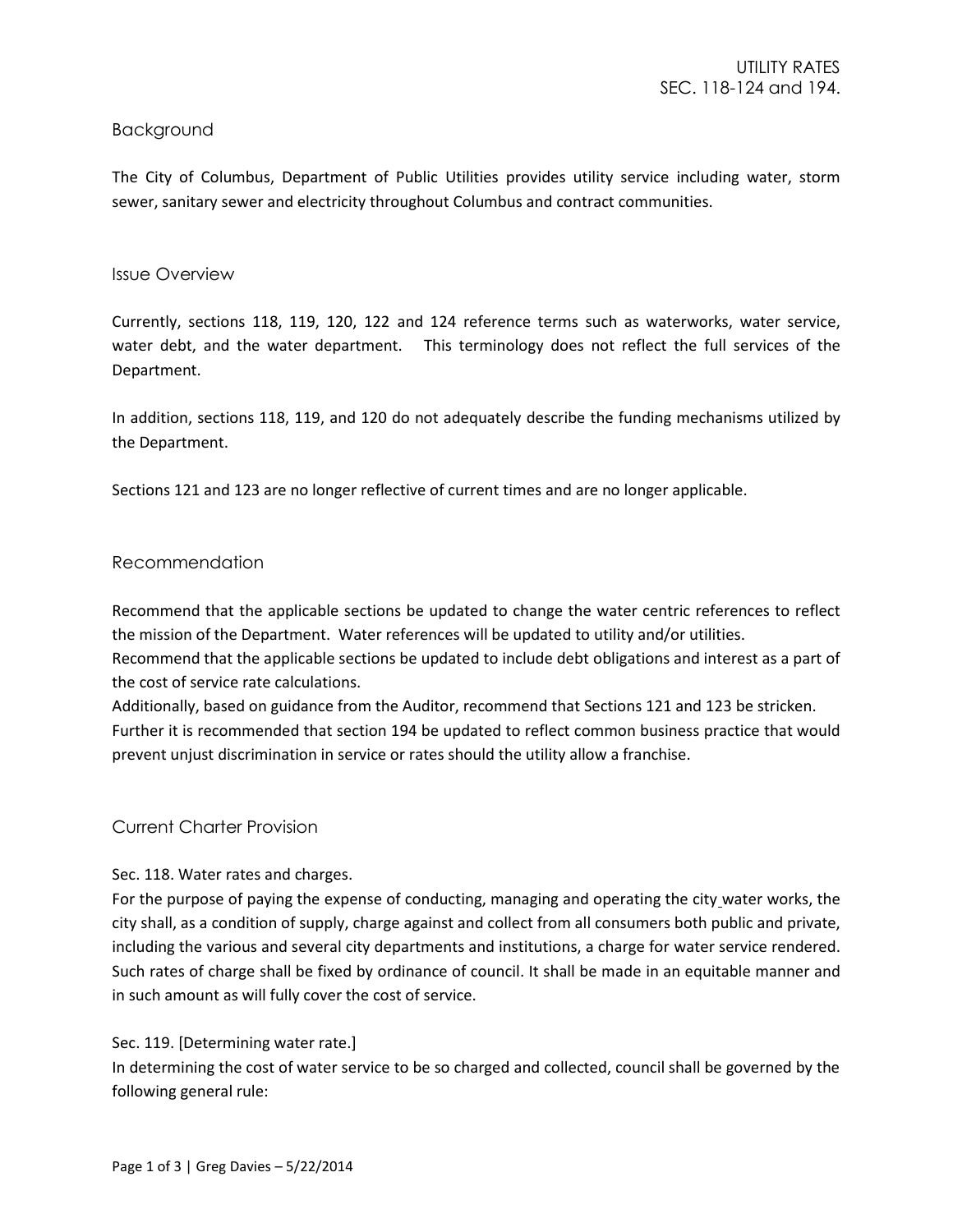All water consumers, as stated in the preceding section, shall be charged with and shall pay the current cost of maintenance, operation and supply, interest on outstanding water bonds, and losses sustained by depreciation.

## Sec. 120. Interest on water bonds

The city shall, out of the revenues of the water department, cause to be paid and transferred to the trustees of the sinking fund of the city a sufficient amount of money to pay the interest on outstanding water bonds as it matures.

### Sec. 121. [Depreciation fund.]

Council shall by ordinance cause to be established, out of the revenues of the water department, a depreciation fund which shall as nearly as practicable, equal the annual loss by depreciation sustained by the water plant. This fund shall be applied as follows:

(a) A sufficient amount shall be transferred to the trustees of the sinking fund at the beginning of each year to provide a sinking fund for the redemption of outstanding water bonds at maturity.

(b) The residue after making such transfer shall be applied in the making of repairs, extensions or replacements.

## Sec. 122. [Exemption from water bills.]

Council may by ordinance or resolution relieve from the payment of bills for water service, any hospital, asylum or other charitable institution devoted to the relief of the poor, the aged, the infirm or destitute persons or orphan children, but such relief shall only be granted to institutions which are within the city's limits and not maintained by general taxation, and on the further condition that the bills from which said parties are relieved are promptly paid to the water department out of the general revenue fund of the city.

#### Sec. 123. Cash deposits on water.

In the administration of the affairs of the water department the city shall prescribe such rules and regulations as the just interests of the city and water consumers may demand. The city may also require from a consumer a cash deposit or other form of security deemed necessary to protect the city against loss by reason of non-payment of bills or other breach of contract. Cash deposit so received by the city shall be deemed as money held in trust to be returned to the depositors with interest at the rate of four per centum per annum at the termination of the contract and after there has been full compliance with its terms Council shall by ordinance or resolution transfer said deposits to the trustees of the sinking fund to be held in trust for the water department, but subject at all times to draft of the city to meet adjustments with the depositors. The trustees of the sinking fund shall invest the money so transferred as other funds under their control are invested, and the net gains resulting from the investment shall annually be placed to the credit of the said trust account.